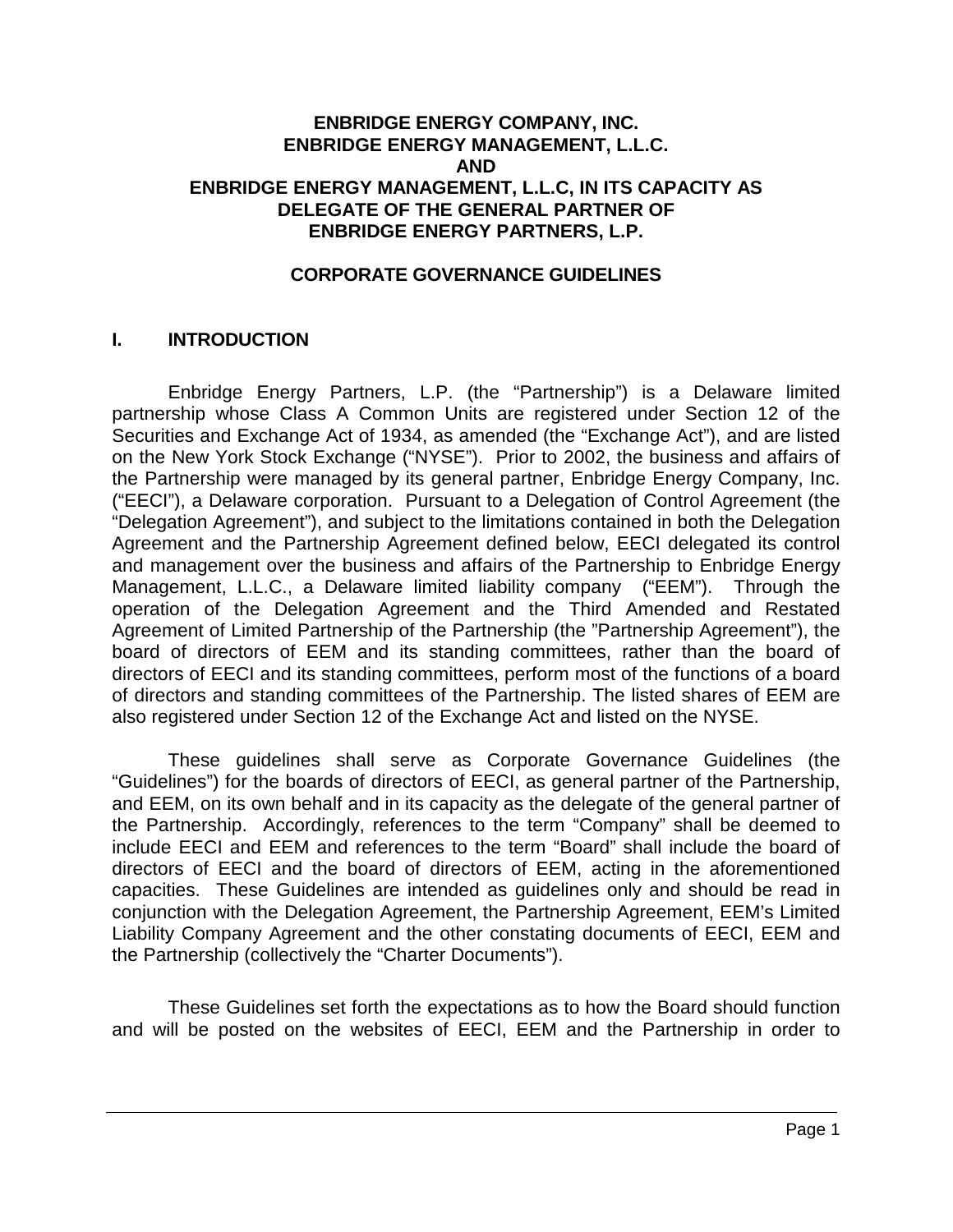communicate clearly to stakeholders<sup>[1](#page-1-0)</sup> the Board's position with respect to key corporate governance issues. These Guidelines will be amended from time to time to ensure consistency with developments in legislative and regulatory requirements.

#### **II. GUIDELINES**

#### **A. Role of Board and Management**

The primary responsibility of the Board is to oversee the performance of EECI and EEM of their duties under the applicable Charter Documents in a manner consistent with the Board's duties under the applicable Charter Documents and applicable law. Those duties may be summarized generally as the management of the businesses and affairs of the Partnership and the Company in good faith and in a manner it reasonably believes to be in or not opposed to the best interests of the Company and the Partnership. While the interests of Enbridge Inc., the Company and the Partnership generally are aligned, the Charter Documents provide detailed and specific guidance with respect to the conduct of the business of the Company and the Partnership and the resolution of any potential conflicts of interest that may arise from time to time.

While the Board is called upon to "manage" the business by law, this is accomplished through the President and senior management to whom the Board delegates the responsibilities of the day-to-day leadership and operations of the Company.

These Guidelines, along with charters of the Audit, Finance & Risk Committee and any other committee established by the Board, are reviewed and approved by the Board.

# **B. Responsibilities of the Board**

The Board will act in accordance with the Charter Documents, as well as with all applicable legal and regulatory duties and requirements. The Board has four regularly scheduled meetings a year in which it reviews and discusses reports by the President and senior management on the performance of the Company and its strategic plans and prospects. The Board holds such other meetings as necessary in its discretion. From time to time, with respect to urgent matters, Board meetings may be held by teleconference in accordance with the governing documents of the Company. The Chair of the Board and the President, in conjunction with the Corporate Secretary, establish the agenda for each Board meeting. The Board of Directors meets regularly on an "in camera" basis (*i.e.*, without officers of the Company present) to ensure that the Board may function independently of management.

<span id="page-1-0"></span>Stakeholders include public holders of partnership units or of securities of related, affiliated issuers, employees, sponsoring companies, customers, suppliers, regulators, governments, and the communities in which the Company operates.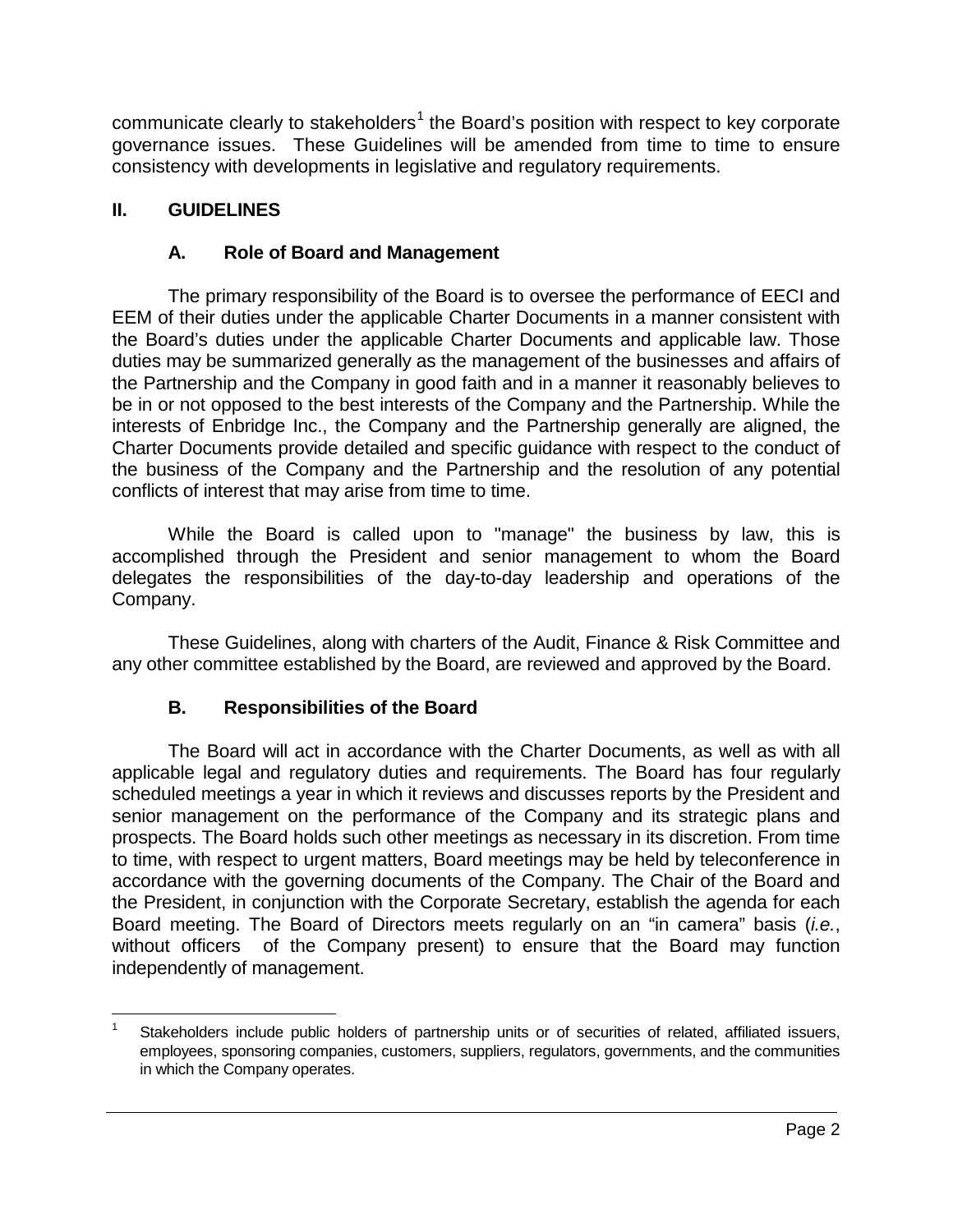Directors will receive materials sufficiently in advance of meetings so that the Board is appropriately informed of proposed business items to be acted upon. The Notice of Meeting will describe significant matters to be dealt with at each meeting. Senior management will be accessible to directors at Board and Committee meetings. Presentations on specific subjects at Board meetings will reference the materials previously sent to directors so that discussion can be focused on questions and decisions.

The Board recognizes that there are administrative, operational and financial activities where coordination of the activities of the Partnership and the Company with those of Enbridge Inc. creates efficiencies that benefit each of those entities. The Board will manage its affairs so as to coordinate those activities with the board and management of Enbridge Inc. When an activity is to be so coordinated, Enbridge Inc. will be responsible for initiating the activity in a timely manner by presenting proposals, recommendations and relevant supporting information to the Board, which in turn will be responsible for their consideration and decision.

The Partnership, EECI and EEM have no employees. Services are provided to these entities pursuant to the Management Agreements. The entities providing services through these agreements are responsible for their employees and employee-related matters. Therefore, the appropriate role of the Board with respect to the Management Agreements is oversight, including a periodic review of their terms and the quality and cost of the services provided. Should any controversy arise under the Management Agreements, the resolution of the conflict may involve a conflict of interest that might appropriately be managed and resolved by a special committee of independent directors of the Board.

# **C. Executive Sessions of Non-Management Directors**

The Board will have an executive session for the directors other than Company officers at each regularly scheduled Board meeting without management present. A majority of the non-officer directors will select a presiding director for those executive sessions. Persons wishing to communicate with the non-officer directors may do so by a writing addressed to a particular director or to the non-officer directors as a group, in each case in care of the Chair of the Board or the Corporate Secretary.

# **D. Qualifications and Composition of the Board**

Enbridge Inc., as the sole voting member of EEM and the sole shareholder of EECI, elects directors to the Board. Under the current NYSE Listing Standards, EEM, as a "controlled company" and the Partnership, as a limited partnership, are not required to have a majority of independent directors.

Members of the Board should possess the highest personal and professional ethics, integrity and values and be committed to representing the long-term interest of the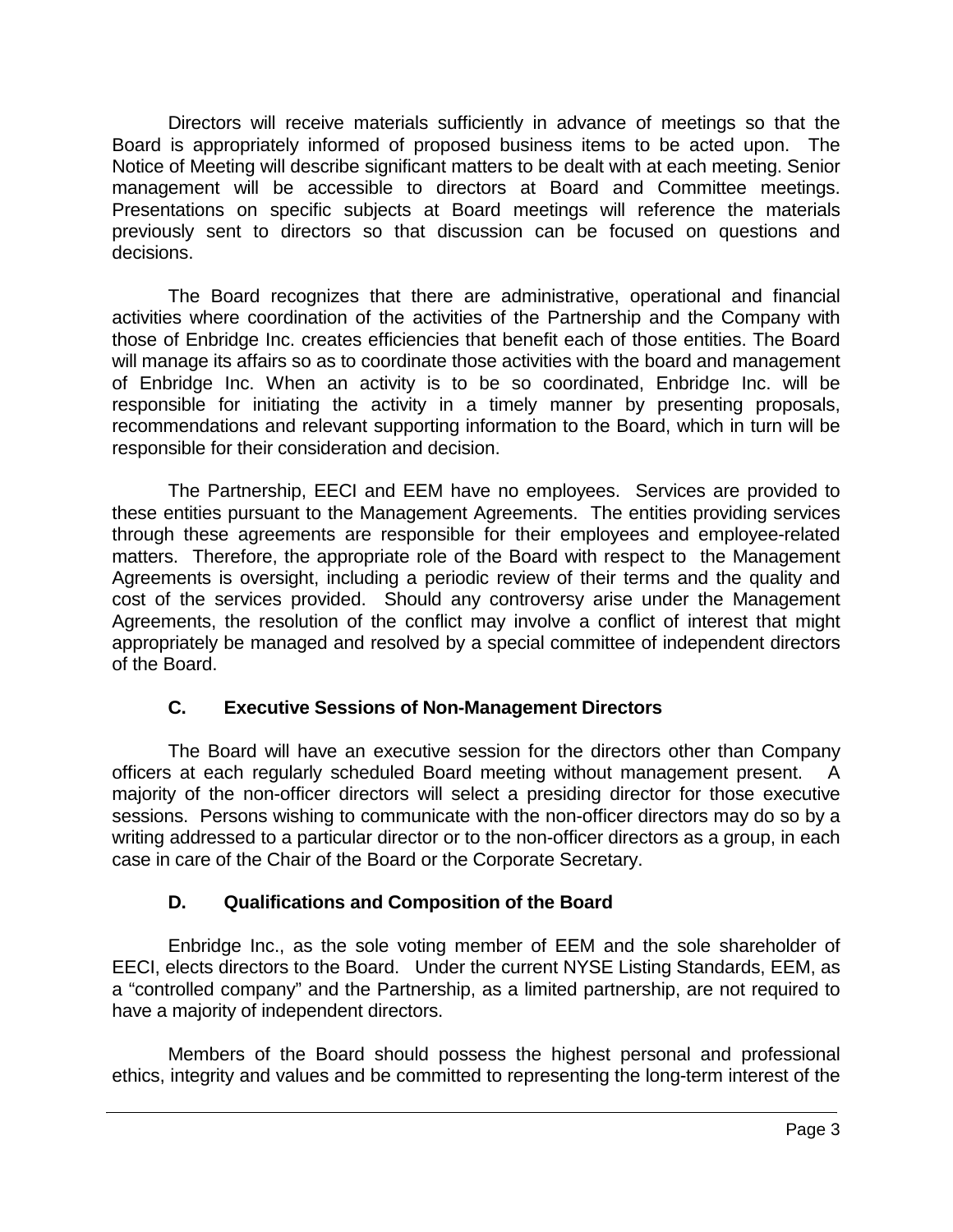Partnership's unitholders and other stakeholders of the Company. The composition of the Board should reflect a broad range of skills, expertise, industry knowledge, diversity of opinion and contacts relevant to the Company's business. The size of the Board shall be set in accordance with the Charter Documents and should be such as to facilitate substantive discussions of the whole Board in which each director can participate meaningfully.

The Board does not believe that arbitrary term limits on directors' service are appropriate and the Board's self-evaluation process will be considered in determining Board tenure. Notwithstanding the previous sentence, (i) a director whose place or type of employment or responsibility changes after election to the Board will have his or her Board membership status reviewed at that time and (ii) unless otherwise recommended by a majority of the voting equity holders, a director who would be age 70 or older at the time of the next meeting of the Board shall retire at that meeting.

No director shall serve on the Board of more than three other public company boards. Directors should advise the Chairman of the Board in advance of accepting an invitation to serve on another public company board.

# **E. Board Access to Management and Independent Advisors**

In performing its functions, the Board is entitled to rely on the advice, reports and opinions of management, counsel, accountants, auditors and other expert advisors. The Board shall have the authority to retain advisors at the Company's expense, and to approve the fees and retention terms of its outside advisors.

Directors shall have full and free access to officers and employees of the Company. Any meetings or contacts that a director wishes to initiate may be arranged through the President or the Corporate Secretary upon request by the director or directly by the director.

# **F. Director Compensation**

Employees of the Company that are also directors will not receive additional compensation for their services as director. With respect to non-employee directors, the Board, in coordination with Enbridge Inc., should conduct a review at least once every three years of the components and amount of Board compensation in relation to that paid to directors at other companies comparable to the Company. The Board should consider that a director's independence may be jeopardized if director compensation and perquisites exceed customary levels, if the Company makes substantial charitable contributions to organizations with which a director is affiliated, or if the Company enters into consulting contracts with (or provides other indirect forms of compensation to) a director.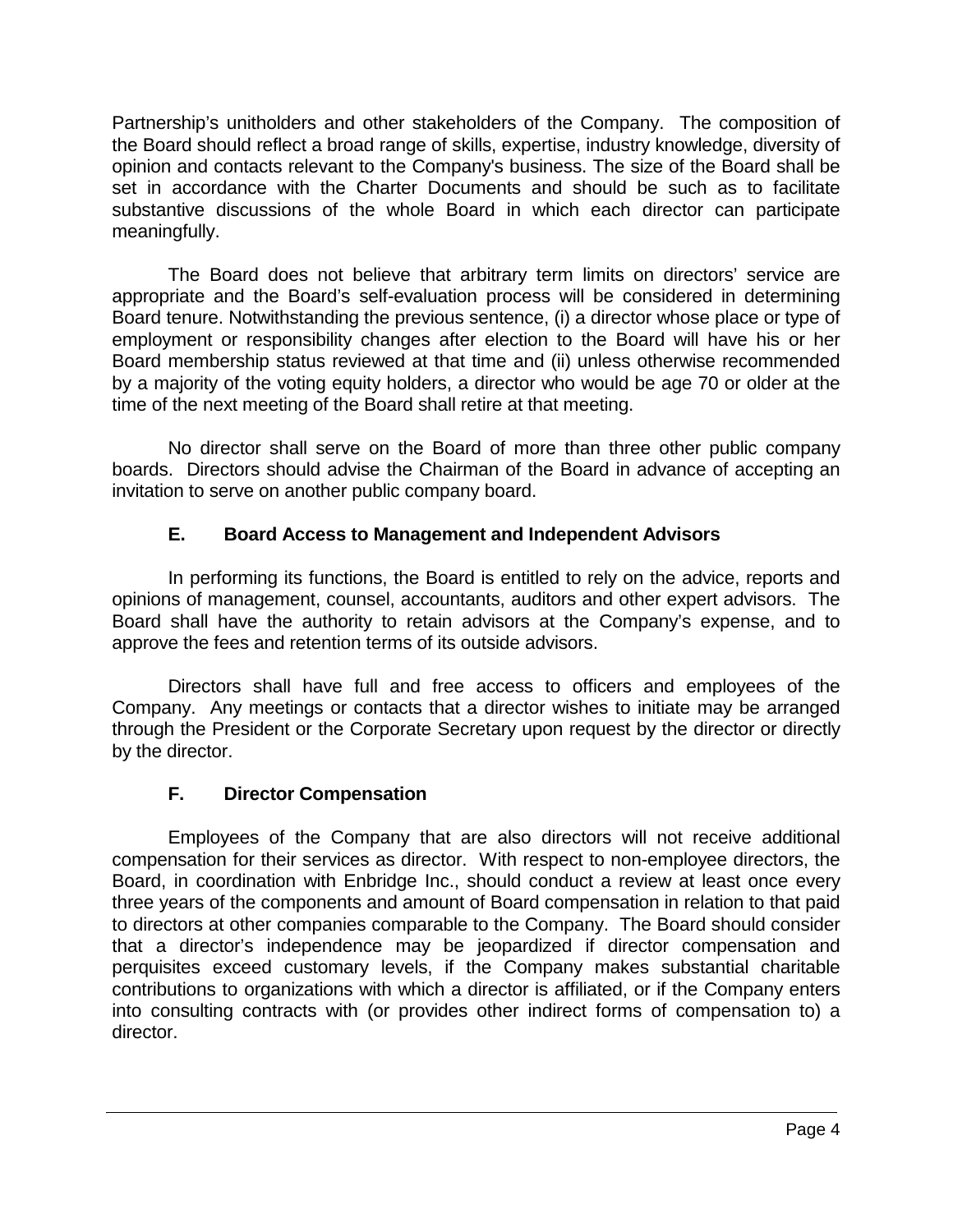Non-employee directors are expected to hold a personal investment in either or both of Enbridge Energy Partners, L.P. or Enbridge Energy Management, L.L.C., of at least two times the annual Board retainer. Directors are expected to achieve the foregoing level of share ownership, measured at the later of January 1, 2011 or five years from the date they become a Director

# **G. Director Orientation and Continuing Education**

Management, working with the Board, will provide an orientation process for new directors, including background material on the Company, its business plan and risk profile, its Code of Business Conduct, the Charter Documents, these Guidelines and meetings with senior management. Periodically, management will prepare additional educational sessions for directors to update Directors concerning changes to information provided in the initial orientation.

#### **H. Management Succession**

At least annually, and in coordination with Enbridge Inc., the Board shall review and oversee a succession plan, addressing the policies and principles for selecting a successor to the President, both in an emergency situation and in the ordinary course of business. The succession plan should include an assessment of the experience, performance, skills and planned career paths for possible successors to the President. The responsibility for the succession plan of the President and other senior executives of the Company is coordinated with Enbridge Inc., as sole shareholder of EECI and sole voting member of EEM.

The Board supports the concept of the separation and independence of the role of the Chair of the Board from that of the President. The role of the Chair of the Board is to effectively manage the Board and provide leadership to the Board. The Board, in coordination with Enbridge Inc., is free to select its Chair and to elect the Company's President in the manner it considers to be in the best interests of the Company.

# **I. Performance Evaluation of the Board and Committees**

The Board, in coordination with Enbridge Inc., shall conduct a self-evaluation at least annually to determine whether it is functioning effectively. The Board should periodically consider the mix of skills and experience that directors bring to the Board to assess whether the Board has the necessary tools to perform its oversight function effectively.

The Audit, Finance and Risk Committee, and when appropriate any Ad Hoc Independent Committee (the "Independent Committee") that may be constituted from time to time, the Independent Committee, in coordination with Enbridge Inc., should conduct a self-evaluation at least annually and report the results to the Board. Each Committee's evaluation must compare the performance of the Committee with the